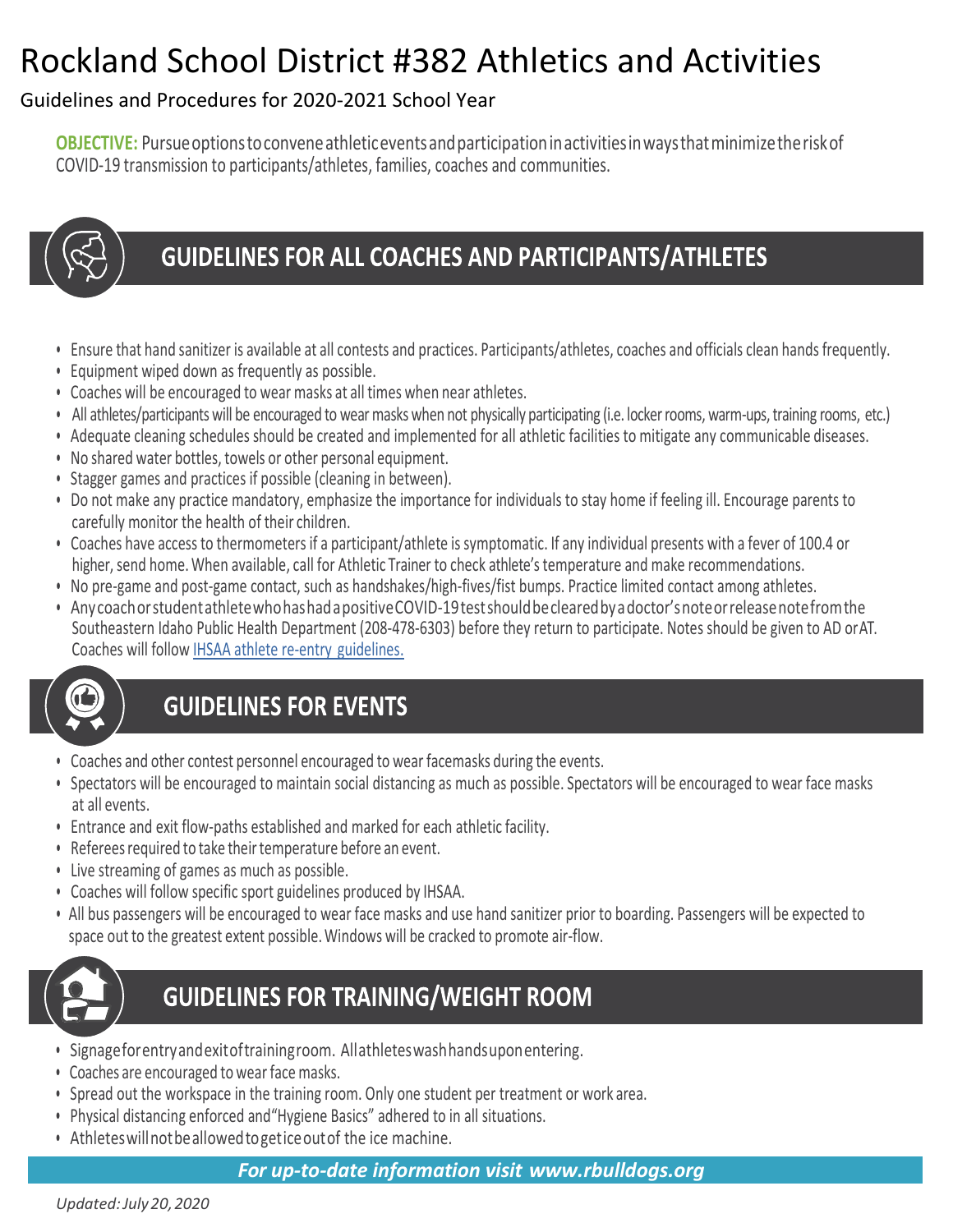

- Share re-opening and operational plans with other organizations that utilize school facilities.
- Require organizations that share or use school facilities to followplans.



#### **ILLNESS REPORTING**

• If the organizers/medical personnel learn of suspected or confirmed cases of COVID-19 at the event, follow public health notification process for all event participants/athletes, coaches, event staff, media, spectators and vendors.



#### **RESPONSE**

Any individuals that may have had direct exposure to the virus are expected to self-quarantine for 14 days and monitor symptoms, which may appear 2-14 days after exposure. Call your medical provider if you:

- Are concerned you might have been exposed; and
- Have a cough or shortness of breath or difficulty breathing; or
- Atleasttwoofthefollowingsymptoms:
	- :: Fever :: Chills
- :: Sore throat
- :: New loss of taste or smell :: Diarrhea
- :: Repeatedshakingwithchills
	- :: Nausea
- :: Muscle pain :: Headache
- :: Vomiting



#### **RESOURCES**

- Governor's Stages of Reopening: https://rebound.idaho.gov/stages-of-reopening/
- [Idaho High School Activities Association \(IHSAA\) Guide](https://idhsaa.org/asset/HOME%20PAGE/IHSAA%20Fall%20Sport%20COVID%20Guidelines.pdf) (www.idhsaa.org)
- [IHSAA Resource](https://idhsaa.org/asset/HOME%20PAGE/COVID-19%20Resource%20Links.pdf) links
- Southeastern Idaho Public Health District: <https://siphidaho.org/coronavirus.php>
- CDC Guidelines: [https://ww](http://www.cdc.gov/coronavirus/2019-ncov/index.html)w.cd[c.gov/coronavirus/2019-ncov/index.html](http://www.cdc.gov/coronavirus/2019-ncov/index.html)
- NFHS [Guidelines](https://idhsaa.org/asset/HOME%20PAGE/2020%20NFHS%20Guidance%20for%20Opening%20up%20High%20School%20Athletics%20and%20Activities-NFHS%20SMAC-May%2015%2C%202020%20-%20FINAL.pdf)



### **ARE YOU EXPERIENCING SYMPTOMS OF COVID-19?**

- · Stayhome if sick.
- Practice physical distancing.
- Practice good hand hygiene.
- Cover cough and sneezes.
- Wear cloth face coverings in public places.
- Disinfect surfaces and objects regularly.
- Avoid touching your eyes, nose, and mouth with unwashed hands.

#### YOU MAY DISCONTINUE SELF-ISOLATION:

- At least 3 days (72 hours) have passed since recovery defined as resolution of fever without the use of fever-reducing medications and
- Improvement in respiratory symptoms (e.g., cough, shortness of breath); and
- At least 10 days have passed since symptoms first appeared.

If you believe you have been exposed, make sure to self-isolate. If you need medical attention, please call your healthcare provider in advance of a visit to discuss your symptoms and next steps. Local hotline: 208-234-5875.